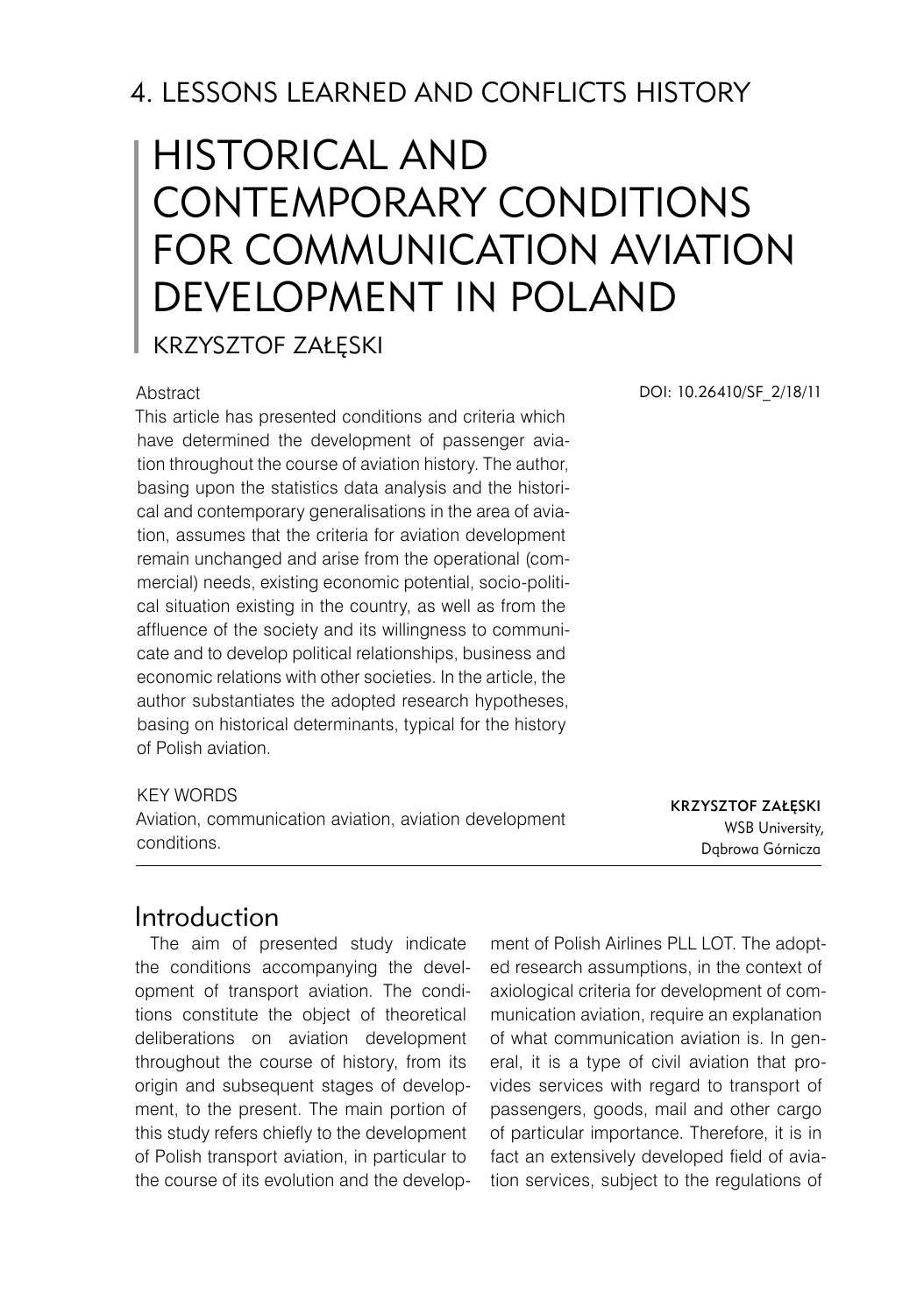the International Civil Aviation Organization (ICAO) and other aviation organisations<sup>1</sup> .

From an encyclopaedic perspective, aviation is seen as the entirety of issues and activities connected with the use of aircraft. It is also an important branch of the economy, with all of the traits of innovation. Therefore, it can be theoretically assumed that aviation combines modern technology, specialized materials and processes manufacturing, as well as dedicated software systems for aviation, development of aviation architecture and investment, construction of large complexes of the aviation industry, airports, transport network, commercial facilities, social facilities and entertainment facilities. Is there any other branch of industry that would be as varied and complex whilst also having undergone such dynamic development?

# Fundamental Research Assumptions

The historic flight of the Wright brothers in December 1903 was the watershed event in the aviation development all over the world. The historical flight, if a 40-metre long jump of a biplane can be called a flight, in fact proved to be the most important event (milestone) in aviation development. In Europe, the historical event which had a big impact on aviation development, belongs to a Frenchman, Louis Bleriot, a pioneer of aviation development, who flew over the English Channel on 25<sup>th</sup> July 1909. That flight began the dynamic process of aviation development in Europe. In 1914, planes stop being the advanced hobby. Aviation began its dynamic carrier

in military service, where all of their positive applications were noticed and very quickly implemented for production, also dynamizing the development of the aviation industry. By the end of the war, planes had already become complex, technologically advanced and, most importantly, relatively reliable aviation systems and structures.

The most symbolic act of the air law that starts the dynamic development of transport aviation in Europe was the adoption of the Paris Convention on 13<sup>th</sup> October 1919, which regulated air navigation and introduced a new legal order in the aviation regulations and in the nationality of aircraft. Originally, in the twenties, three models for development of transport aviation were proposed, based upon legal and economic criteria, including: 1)the freedom to use the airspace, which guaranteed open access to air navigation routes; 2) licensing of air services, which would require payment of transit and operational fees for the use of airspace; and 3) the use of airspace under the principle of reciprocity and equal interests. Ultimately, the third criterion, recorded in the Paris Convention, was adopted as the rule for air navigation and thereafter confirmed in the Chicago Convention, adopted in 1944. The need to determine the following problems was assumed: 1) what are the general conditions which determine the development of transport aviation; 2) are those criteria universal; 3) what are the relations at each stage of aviation development; 4) what factors determine the economic effects of aviation activities. It may be hypothetically assumed that the development of transport aviation is a simple consequence of the adoption of advanced aviation technologies, which had previously been developed and used for the military, in times before and during I and II World Wars, to the civilian uses during the peace time. Such an assumption may lead to

International Air Transport Association (IATA)-global trade organisation based in Montreal and Geneva, Switzerland, consisting of 260 carriers that use airlines; ECAC is a regional consultative intergovernmental organisation dedicated to cooperation in the field of civil aviation in Europe, based in Paris, France; Airports Council International (ACI) is a global association of airport operators.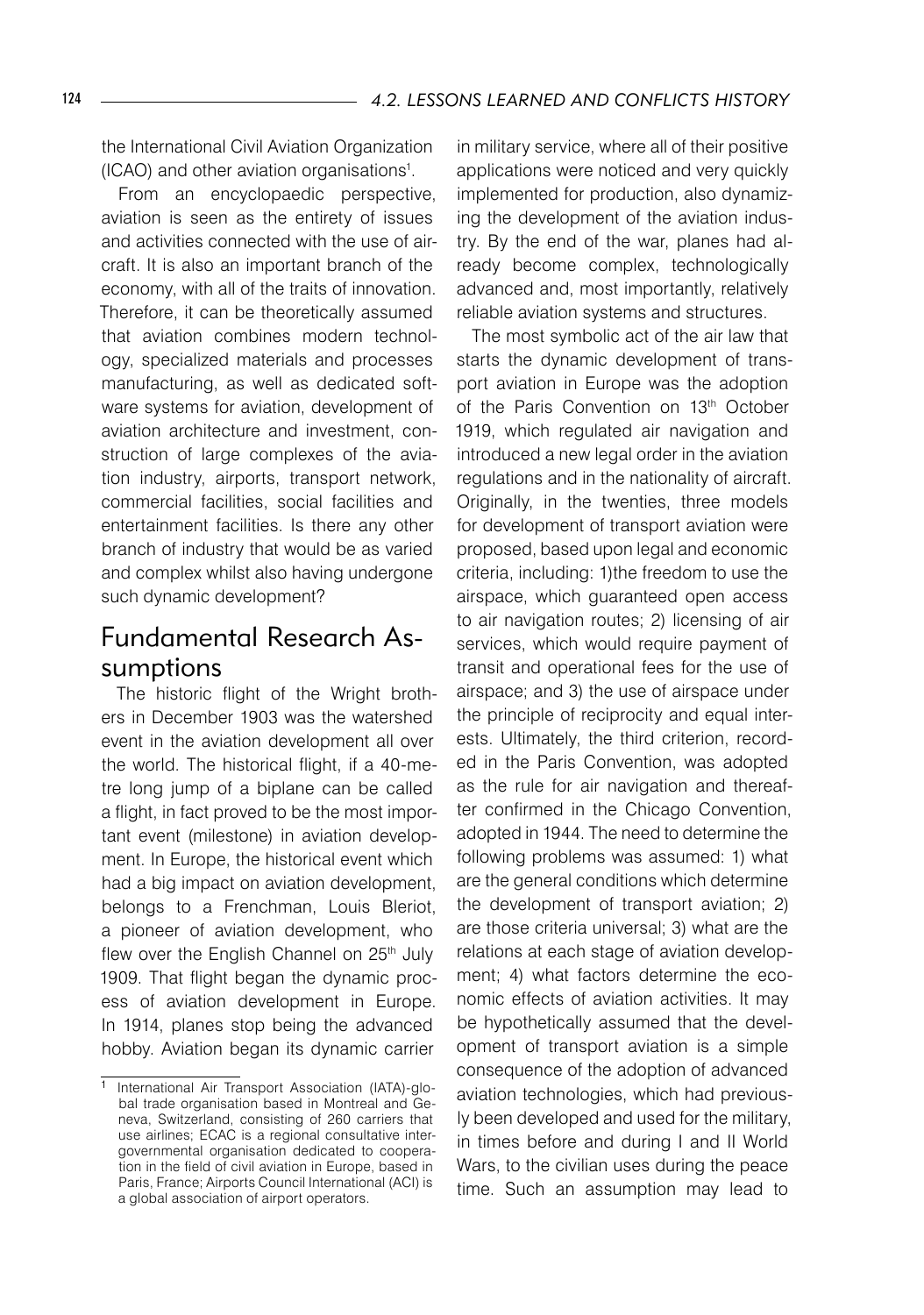believe that all modern technological solutions and advanced technologies go to the armed forces first. Such thinking it is not always true, it may only confirm the assumptions with regard to the period of World Wars I and II, but no further than the 1980s. Nowadays, the fundamental direction of technology transfer has been reversed. It is the military that generally receives selected and well-tried solutions used in civil aviation, following their adaptation for military needs. Naturally, this does not apply to aviation weaponry systems. The weaponry systems are directly produced for military aviation.

### Assumed Criteria for Aviation Development

So, what can be assumed as an axiological criterion for the development of transport aviation throughout the course of history? Such criteria includes the scientific, technical and technological progress in aviation; needs on aviation market at a given stage, socioeconomic demand for a specific product; the dynamization of the economic development, and the improvement of the society's economic situation resulting in higher interest in tourism and in communication between different societies. These criteria interact with one another, as well they complement and inspire one another.

| No.              | Criteria for development              | First half of the 20 <sup>th</sup> century | Second half of the 20 <sup>th</sup> century |
|------------------|---------------------------------------|--------------------------------------------|---------------------------------------------|
| ι.               | Operational/Social needs              |                                            |                                             |
| 2.               | Scientific and technological progress |                                            |                                             |
| 3.               | Aviation industry development         |                                            |                                             |
| $\overline{4}$ . | <b>Production capacities</b>          |                                            |                                             |
| 5.               | Economic situation improvement        |                                            |                                             |
| 6.               | Social communication development      |                                            |                                             |

Fig. 1. Selected criteria for development of transport aviation

Source: Author's own research based upon the analysis of each stage of aviation development.

The criteria for development of transport aviation throughout the course of history was presented in the figure 1, and confirms the existing connection between the development of military and non-military technologies in aviation, chiefly in Europe, because military conflicts, especially largescale, involving large forces, have occurred in Europe most frequently so far.

# Organisational and Technological Determinants

The wartime experiences were utilised in the aviation industry, by creating new structures of aerodynamic robust planes, using multi-engine drive (2,3,4 engines). This created the conditions for developing passenger aviation supported by the first

fully professional airlines, using passenger aircraft; at that time the first airlines known to this day were established, such as Wizz Air, Central Wings, Pan AM and PLL LOT. Passenger transport developed particularly rapidly in the United States, which is where Boeing, a company known up to this day, was established, building the first passenger aircraft already in the '30s.

The first brave airman, who crossed the Atlantic on his own, was Charles Lindbergh. His name became synonymous with pioneering achievements in aviation. Charles Lindbergh was originally known chiefly for organising air shows for an audience. However, he constantly needed extra adrenaline. Apparently, he did not have enough. Although in his live, he had already res-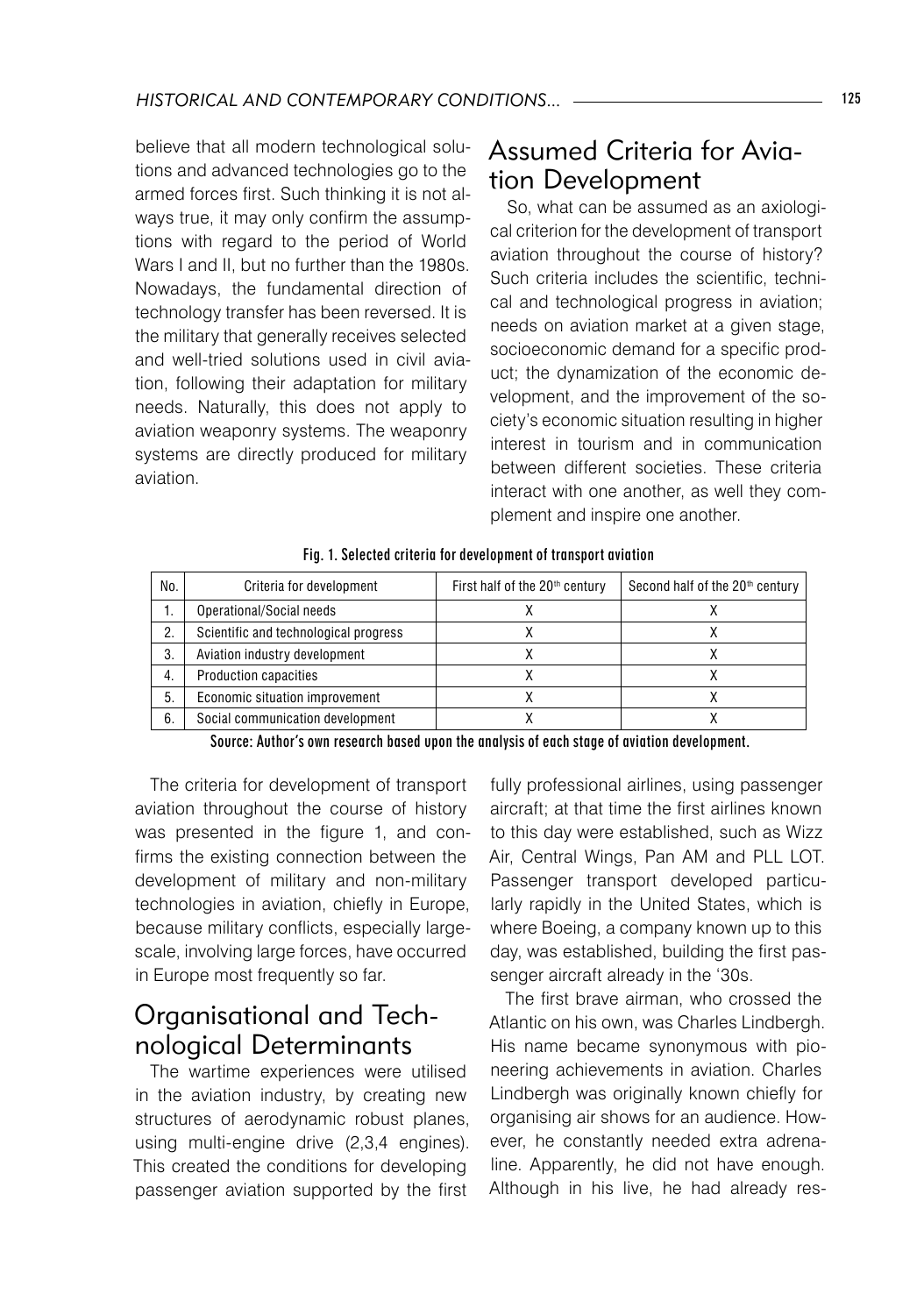cued himself by parachuting four times before. It is worth noting, at the time, the aviation incidents occurred almost every day. He was a great man, with passion for aviation, for which he had devoted the whole his life. Polish airmen also have a significant contribution to the aviation development. Their achievements include records in flight durability and the achievement of aviation industry, techniques and technologies. Sometimes, however, due to the "young" and rather poor country, after more than over one hundred years of captivity, these attainments are underestimated, so it is difficult to compare Polish achievement to other countries. Stanisław Skarżyński's flight over the Atlantic should definitely be counted among the historic great flights. The flight started on 7<sup>th</sup> May 1933, past 11:00 p.m., from the Saint Louis airport in Senegal, and finished after 20.5 hours of flight, on a tiny airport in a provincial town of Maceio, Brazil. This flight was also the international flight distance record (3582km [2226 miles]) in the category of touring planes with a tare weight below 450kg (1000lbs). This flight was also a significant step in the history of aviation. It is worth adding that these flights boosted the development of transatlantic passenger flights that connected two most important continents, America and Europe and have served for people for nearly a century. The development of aviation symbolically brought two continents-Europe and North America-closer. As early as in December 1935, regular (weekly) air mail flights were established over the Atlantic. The first passenger plane flight over the Atlantic took place on 8<sup>th</sup> July 1939. Boeing 314 "Yankee Clipper" of Pan American Airways did a first passenger flight on the New York-Azores-Lisbon-Marseille-Southampton route (12 crewmen and 18 passengers). Boeing 314 Clipper constituted a flying boat used as

a passenger aircraft. This solution arose from the need to provide security to the passengers, and primarily to overcome the sea-related psychological barrier. Hence, a flight by a flying boat appeared safer. It is worth noting that Pan American Airways announced their readiness for passenger flights as early as in 1935, but the actual flight did not occur until four years later $^2$ .

The first flight of a PLL LOT plane over the South Atlantic took place as early as on 2<sup>nd</sup> June 1938. Lockheed L-14 was used for the flight, from Natal to Dakar. However, regular passenger links with North America did not come into being until 1973, when links between New York and Warsaw were established. The links were operated by Il-62M planes. Presently, the links with the United States use the newest planes in the world, Boeing 787 Dreamliner, the first of which landed on Okęcie International Airport in Warsaw on 15<sup>th</sup> November 2012.

### General Conditions of Aviation Development in Poland

In Poland, the development of aviation began after the restoration of independence in November 1918. The reborn and sovereign country, previously systematically pillaged by occupiers, enfeebled by uprisings and wars, began to create its own army, including the air force. The period of organisation of transport aviation in Poland came later, coinciding with the twenties, during the interwar period, which is when the first organisational aviation structures and the first enterprises which organised air transport appeared. The beginning of transport aviation were dominated by foreign (English and French) aviation associations, supported by their governments. However, the financial demands of the English were too exorbitant, whereas the

Cf.: http://www.flyingclippers.com/B314.html retrieved: 5 March 2017.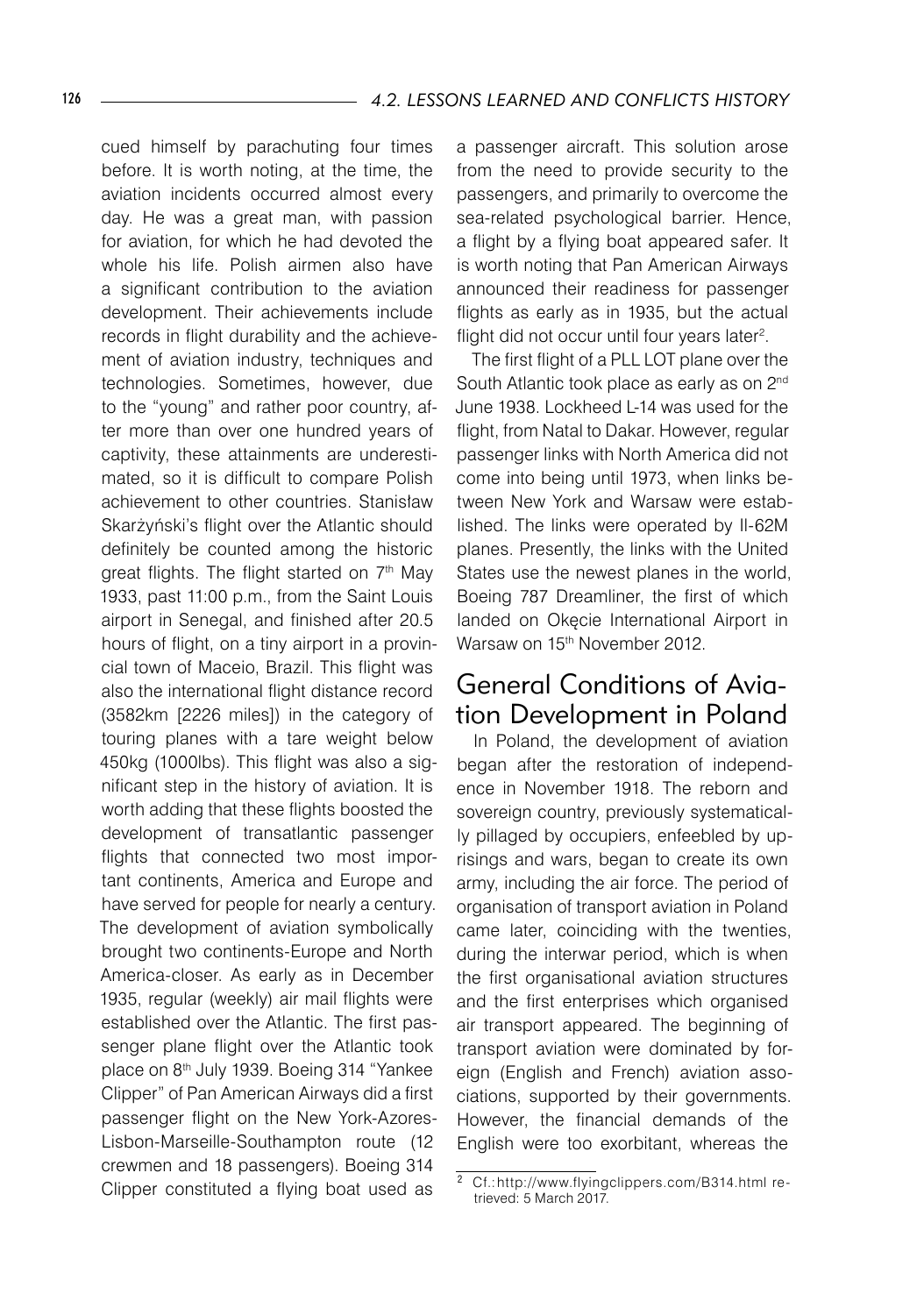French cared more about the political benefits, hence they were satisfied just with the establishment of the connection between the capitals. The endeavours of German companies, supported by business (with capital, planes and personnel), had the greatest economic significance out of all entries onto the Polish market. The Germans also established Polish companies, supporting them with their capital. One example of this process was the establishment of the airline Aerolloyd in 1922 (since 1925 known as "Aerolot") with the backing of German capital, which obtained the concession and launched a Gdańsk-Warsaw-Lviv link, which was subsequently extended to Malmö and to Bucharest. In 1923, the link between Warsaw and Kraków, extended to Vienna via Brno, and links between Kraków and Lviv were established. In 1925, Aero, a company stationed in Poznań, established a link with Warsaw.

Initially, during the first years after the First World War, the aviation authority in Poland was at the stage of forming. It is worth noting that in 1928, ten years after the war, the Civil Aviation Department was formed, which was transformed into the Civil Aviation Department in 1932, subordinated directly to the minister of communication. So, since 1928, air service in Poland has been the subject to the authority of the Department of Civil Aviation. This allowed the state to become involved in the problems of aviation. Therefore, on 1<sup>st</sup> January 1929, Polskie Linie Lotnicze LOT (LOT Polish Airlines)-a State Treasury, Silesian Self-Governments, City of Bydgoszcz and City of Poznań joint-stock company with a share capital of 8 million zloty was established. This resulted from a merger of the Aero airline with Polska Linia Lotnicza Aerolot (Aerolot Polish Airline; formerly Aerolloyd), forming the state- and self-governmentowned enterprise Linie Lotnicze LOT (LOT

Airlines). The enterprise began its activities by taking over 15 Junkerses from Aerolot, which took their first commercial passenger flight as early as on 2<sup>nd</sup> January. In May, on the occasion of the Polish General Exhibition, LOT's trademark design contest was announced, which was won by Tadeusz Gronowski, a visual artist from Warsaw, who proposed a stylised crane in flight as the company's logo.

In 1930, when the effects of the Great Depression were not yet such distinctly perceptible, the Polish transport aviation was doing well. It served routes of 2798km (1739 miles) of airspace per day. In general, during its annual functioning, it flew 1,300,000km (807,783 miles) and transported nearly 12,000 passengers and 271,300kg (598,114lbs) of luggage and goods, and 74,514kg (164,275lbs) of mail, with flight regularity reaching up to 94.9%. However, the emerging economic problems necessitated subsidisation of air services by the state. As part of the services, the State Treasury paid PLL LOT subventions for every kilometre flown: 2.92 PLN by a single-engine Junkers, 3.40 PLN by a single-engine Fokker, 5.40 PLN by a threeengine Fokker, respectively. The working expenses amounted to 5,300,000 PLN. At that time, Polish air links became connected to European link network, becoming part of international air routes. In 1930, PLL LOT was accepted into the International Air Transport Association (IATA), and on 1<sup>st</sup> April, the airline opened its first international link between the Mokotów Airport and Bucharest. Subsequent international links were Athens, Beirut and Helsinki.

In 1934, the carrier moved to its new headquarters in the newly-built Okecie Airport. It was large and outfitted with modern devices and facilities: hangars, workshops and warehouses. PLL LOT's fleet was supplemented with new machines. These were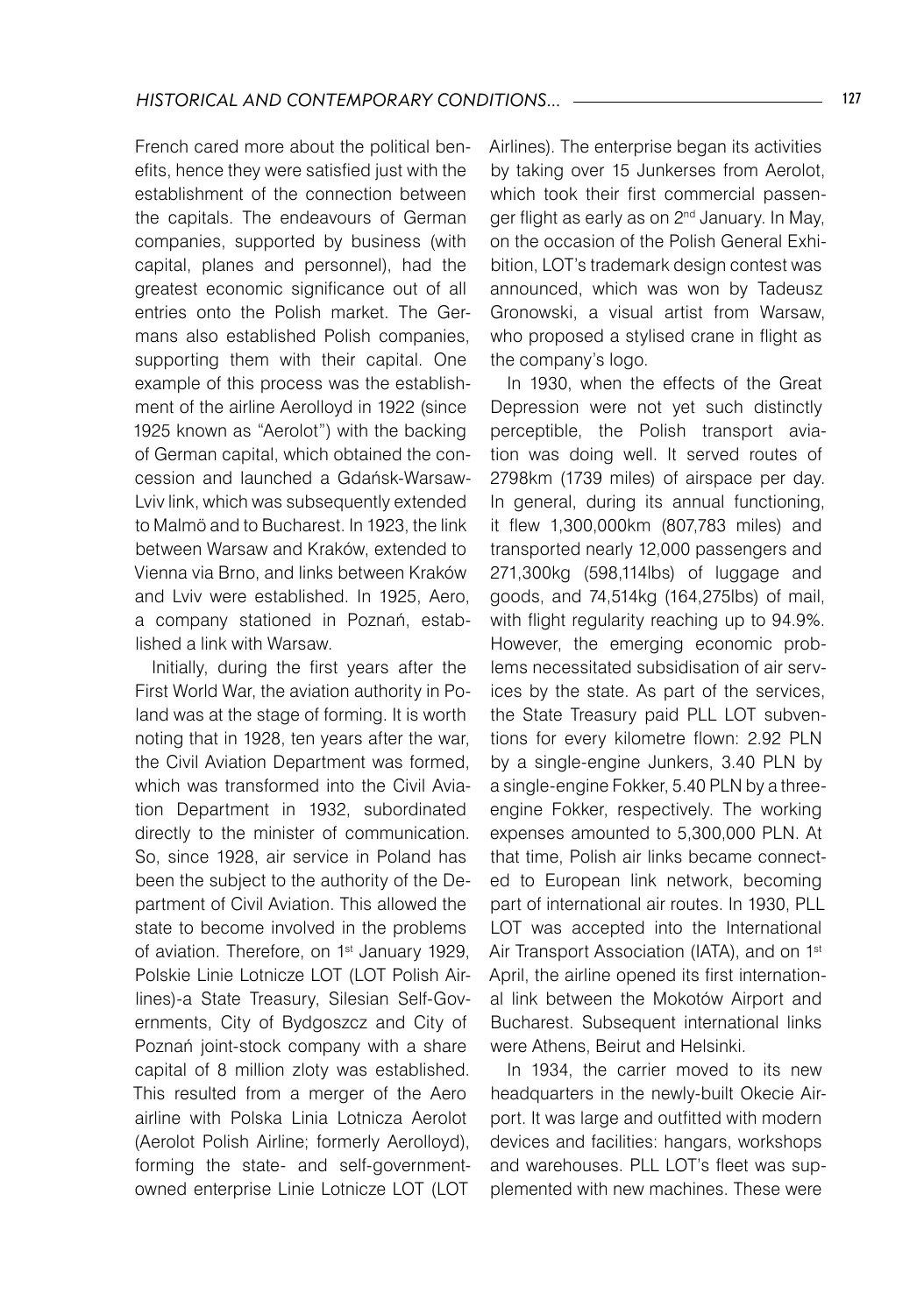Douglas DC-2, Junkers Ju 52/3m and Lockheed L-10-A Electra. Douglas DC-2 planes, purchased from the American concern, constituted the technological breakthrough, as they enabled transport of twelve passengers and covering of the distance of 1750 kilometres (1087 miles). Due to the properly implemented owner supervision over LOT, government assistance and financing of major tasks from the state budget, Polish transport aviation was developing well, planes and modern technologies were being purchased, and the first plane assembly shop was established in Lublin.

With regard to the one hundred years development of the Polish aviation industry, it can be concluded that said development occurred sinusoidally, leaning either on westward or eastward aviation achievement. depending upon the political determinants. Hence the Polish aviation was originally developing based chiefly upon French and German models, and thereafter, in the second half of the 20<sup>th</sup> century, chiefly upon Soviet deliveries. The 21<sup>st</sup> century is dominated by American deliveries. This resulted in a large diversity of equipment in the transitory periods between the two directions of development. Throughout the course of history, the production capacities of Polish aviation industry were also decreasing. Originally, in the beginning of XX century, Poland had many aircraft factories and experimental units that manufactured aircraft. However, those capacities were systematically decreasing, and in the XXI century practically nearing to zero. Currently, Poland has rather limited production capabilities of aviation industry. It can be said that the national capabilities of aviation production have been replaced by obtaining the license for aviation production, as well on the assembly aviation products at Polish production plants. Polish research units set up research cooperation and in this way they exploit the opportunities for research and development. The aviation development model has been presented in the figure 2. The production capabilities of Polish aviation industry, presented in Figure 2, depicted in the form of a kind of funnel, indicate that these possibilities are systematically decreasing, while the level of dependence on foreign aviation industry is growing, which is indicated by intersecting lines of curves, depicting the dependence on western or eastern partner, depending on the development of the political situation.



#### Fig. 2. Polish aviation industry development model

Source: Author's own work, based upon an analysis of the aviation potential.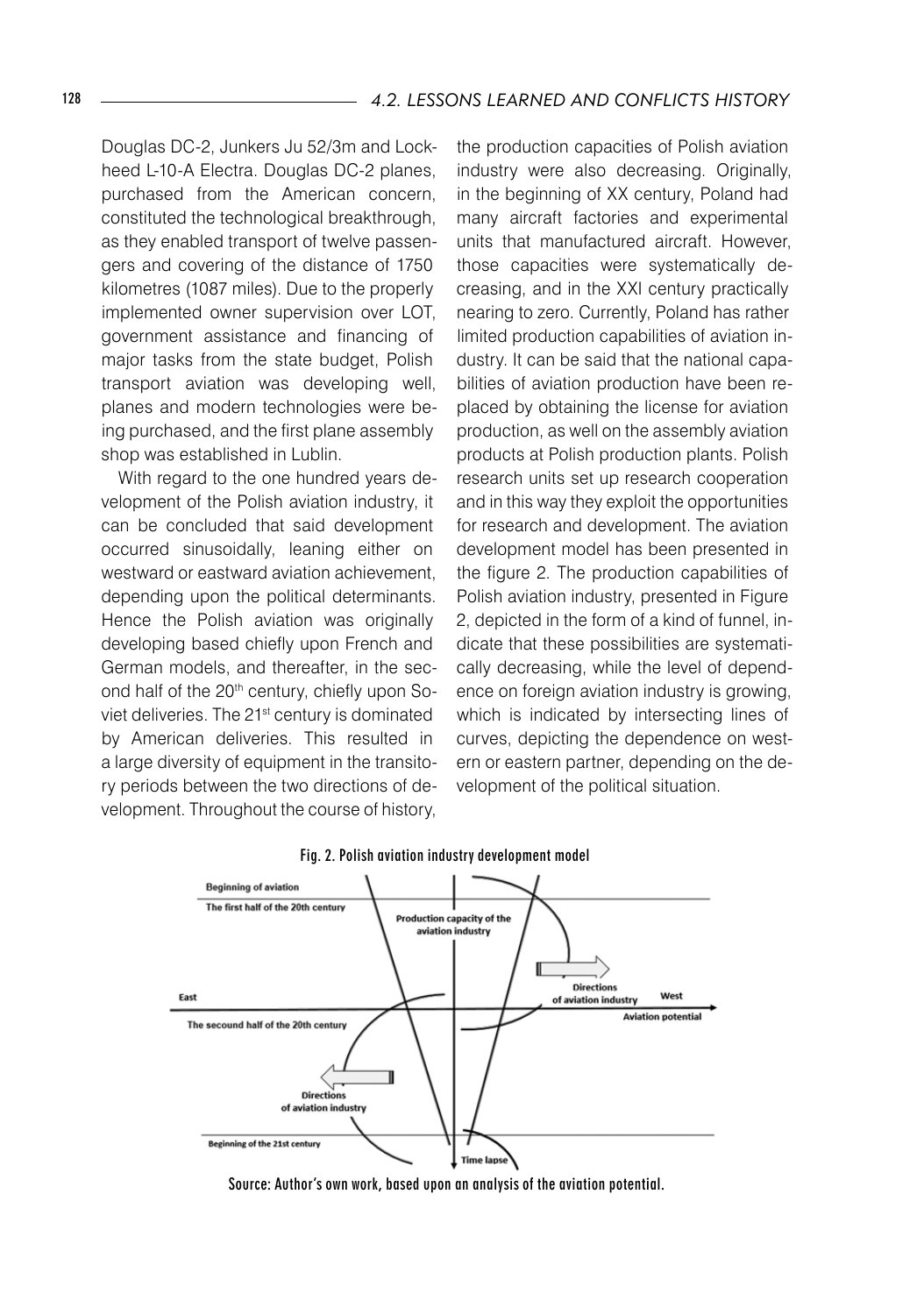The period of dynamic development of LOT were interrupted by the Second World War. In 1938-1939, just before II World War, the airlines purchased Lockheed L-14-H Super Electra planes. Super Electra aircraft were quite modern, as evidenced speed of 400 kph (249 mph), and capabilities for transporting eleven passengers on the distance of 3300 kilometres (2051 miles). No European manufacturer at that time, was able to boast such performance. However, the machine also had some flaws-at low speeds, it lost its carrying power and its fuselage was too weak against strong gusts of wind. One machine self-ignited on the airstrip of the Bucharest airport, another crashed during a storm in Romania. LOT's management demanded that the manufacturer reconstructed the anterior parts of the aerofoil in all of LOT's Super Electras. The Polish carrier also used PWS-24 and PWS-24 bis machines, which were manufactured in Poland.

The end of May and the beginning of June 1938 saw a considerable image success-LOT's crew, under the command of the then Director and pilot Wacław Makowski, performed successful experimental flight by a Lockheed L-14H from Los Angeles to Poland. It flew over Latin and South America, South Atlantic, North Africa, to Rome and Warsaw. The success brought about plans to open that route in 1940, but the outbreak of World War II forced the airlines to suspend their operation.

### General Assessment of LOT's Operations

The pre-war LOT was not an European or global aviation power. Nevertheless, it was one of the largest air carriers in Europe<sup>3</sup>. In 1939, its fleet comprised of 25 modern planes (see the Table).

#### Fig. 3. Fleet of aircraft owned by LOT in 1939

| No. | Aircraft type              | Passenger seats | Number of aircraft |
|-----|----------------------------|-----------------|--------------------|
|     | Lockheed L10A Electra      | 10 seats        | 10                 |
|     | Lockheed L14 Super Electra | 14 seats        | 12                 |
| -3. | Douglas DC-2               | 12 seats        |                    |
| 4.  | Junkers Ju-52              | 15 seats        |                    |

Source: Author's own work based upon PLL LOT's data (history).

It is worth noting that the greatest aviation fleet of the time, Air France, had 259 machines at its disposal; the Swiss company Swissair had over 100 passenger aircraft (according to various data). The British and Italian airlines were also important players on aviation market, each having approximately 100 planes. The Dutch company KLM, which at the time had 43 passenger aircraft, and the Belgian company SABENA with its 18 machines were also the forces to be reckoned with. The main directions of LOT's pre-war expansion were a natural result of the foreign policy of the time and

the developing situation of Poland. During World War II, LOT's operations were suspended; domestic flights were not resumed until 1st April 1945, and international flights were not resumed until after 11<sup>th</sup> May 1945.

Regular passenger flights were not possible until the end of World War II. The restoration of Polish passenger fleet began after war, by the receipt of 9 Douglas DC-3 planes and 10 Li-2 planes. Acquiring these aircraft had again created the right conditions for the launch of LOT airlines. The

<sup>3</sup> M. Baran, *Ostatni przedwojenny rozkład lotów PLL LOT [The Last Pre-War Flight Schedule of PLL LOT]*, https://histmag.org, retrieved: 6 October 2015.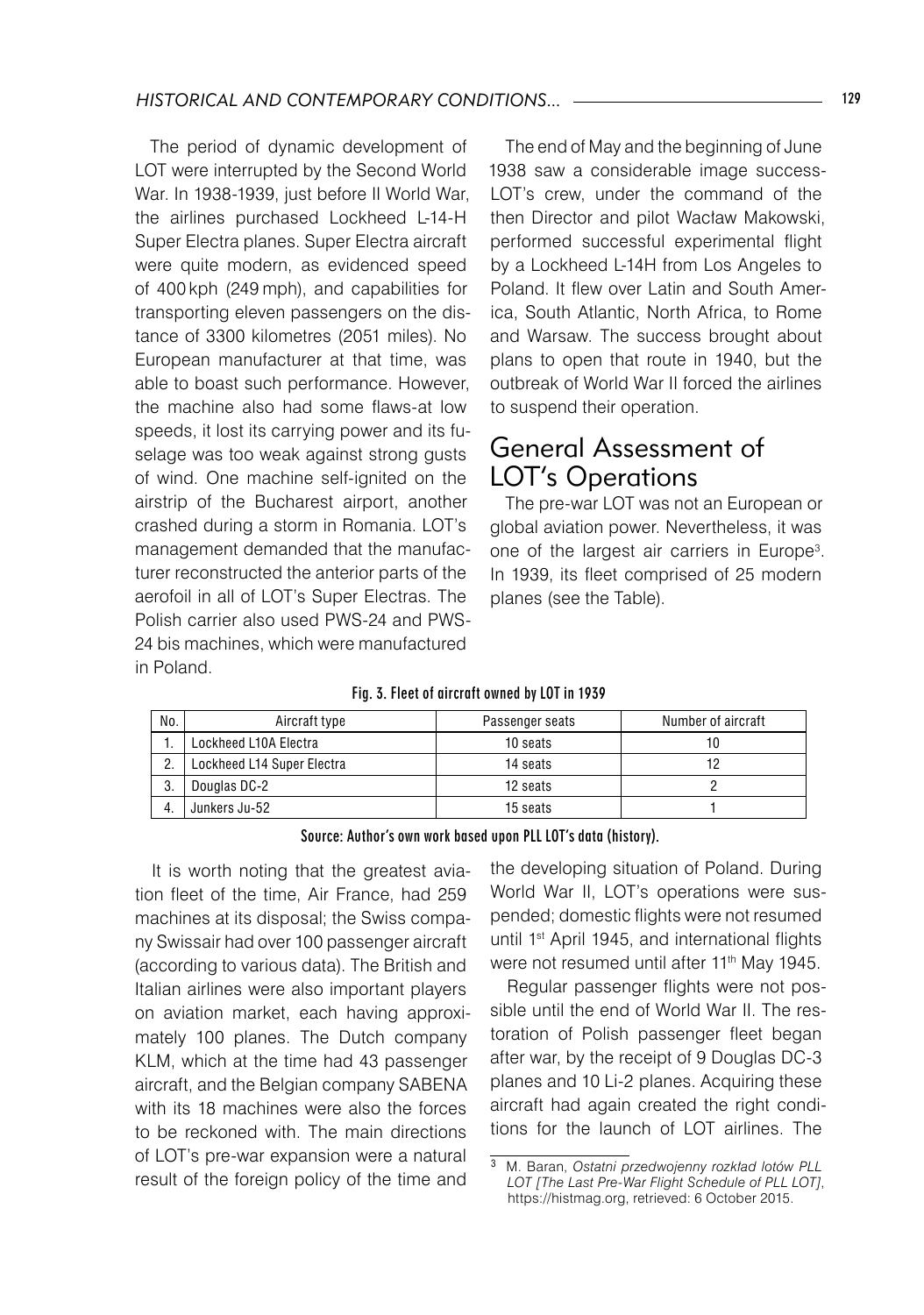status of a state-owned enterprise was granted by the Resolution of the Council of Ministers of 8<sup>th</sup> August 1946, which established the status of the state-owned enterprise named Polskie Linie Lotnicze LOT. The seventies were the crucial stage in the LOT development. The appearance

of the long-range aircraft, such as Il-62 and Il-62M in Polish airlines enabled the establishment of transatlantic flights to Montreal (May 1972) and thereafter, chiefly due to the needs of Polish community in America, regular air links with New York (April 1973).

| No. | Aircraft type           | Number of aircraft | Years of operation | Number of passengers |
|-----|-------------------------|--------------------|--------------------|----------------------|
| 5.  | Lisunov Li-2            | 39                 | 1945-1967          | $14 - 28$            |
| 6.  | Douglas DC - 3          | 14                 | 1945-1959          | $21 - 28$            |
| 7.  | SNCASE SE - 161         | 5                  | 1947-1950          | $33 - 44$            |
| 8.  | Ilyushin II-12B         | 5                  | 1949-19594         | 32                   |
| 9.  | Ilyushin II-14          | 13                 | 1955-1961          | $18 - 24$            |
| 10. | Convair CV - 240        | 5                  | 1957-1966          | 40                   |
| 11. | <b>Vickers Viscount</b> | 3                  | 1962-1969          | 75                   |
| 12. | Ilyushin II-18          | 9                  | 1961-1990          | 28-32                |
| 13. | Antonov An-24           | 14                 | 1966-1991          | 44-50                |
| 14. | Tupolev Tu-134          | 13                 | 1968-19945         | 72-96                |
| 15. | Ilyushin II-62 / II-62M | 6/10               | 1973-1992          | 168-195              |
| 16. | <b>Yak-40</b>           | 1                  | 1982-1989          | $27 - 32$            |
| 17. | Tupolev Tu-154M         | 14                 | 1985-1996          | 114-180              |
| 18. | Douglas DC 10-30        | $3(2$ leased)      | 1994-1996          | 265-380              |
| 19. | Lockheed L 1011         | 1 (leased)         | 1995-1998          | 234                  |
| 20. | DC-8-62H                | 1 (chartered)      |                    | Up to 259            |
| 21. | Boeing 767-300ER        | 7                  | 1990-2013          | 181-375              |
| 22. | ATR 72-202              | 8                  | 1991-2013          | 72-74                |
| 23. | Embraer $-145$          | 14                 | 1999-2011          | $37 - 50$            |
| 24. | $ATR - 42$              | 13 (Eurolot)       | 1998-2013          | 50                   |

Fig. 4. State of aircraft used by PLL LOT until 1989

Source: Author's own work based upon PLL LOT's informational materials.

Following the systemic transformation, which took place in Poland and in other Central and Eastern European countries, PLL LOT's orientation with regard to the used equipment changed as well. This resulted in a slow but systematic replacement of the aircraft fleet, replacing the previously used planes, which had been made chiefly in the Soviet Union, with American planes.

In 1990-1991, two last pre-ordered Tupolev Tu-154M planes were added. At the same time, in 1989, the acquisition of American planes began. These were Boeing 767-200ER and Boeing 767-300ER; subsequently, in August 1991, ATR 72-200

planes of the Franco-Italian company ATR and more Boeing planes were purchased-Boeing 737-500 planes were delivered in December 1992, and Boeing 737-400 planes were delivered in April 1993. That was not the end of the equipment replacement. In 1999, PLL LOT's fleet was supplemented with Brazilian planes: Embraer 145 (March 2004), Embraer 170 (May 2006) and Embraer 175 (June 2010). Embraers

Planes handed over to the Ministry of National Defence after 1959.

Following the crash of Tu-134 SP-LGB on the Okecie Airport on 23 January 1980, all Tu134 planes were replaced with Tu-134A2 planes (modernised, equipped with an APU and engine reversers), after: http://www.lot.com, retrieved: 26 January 2018.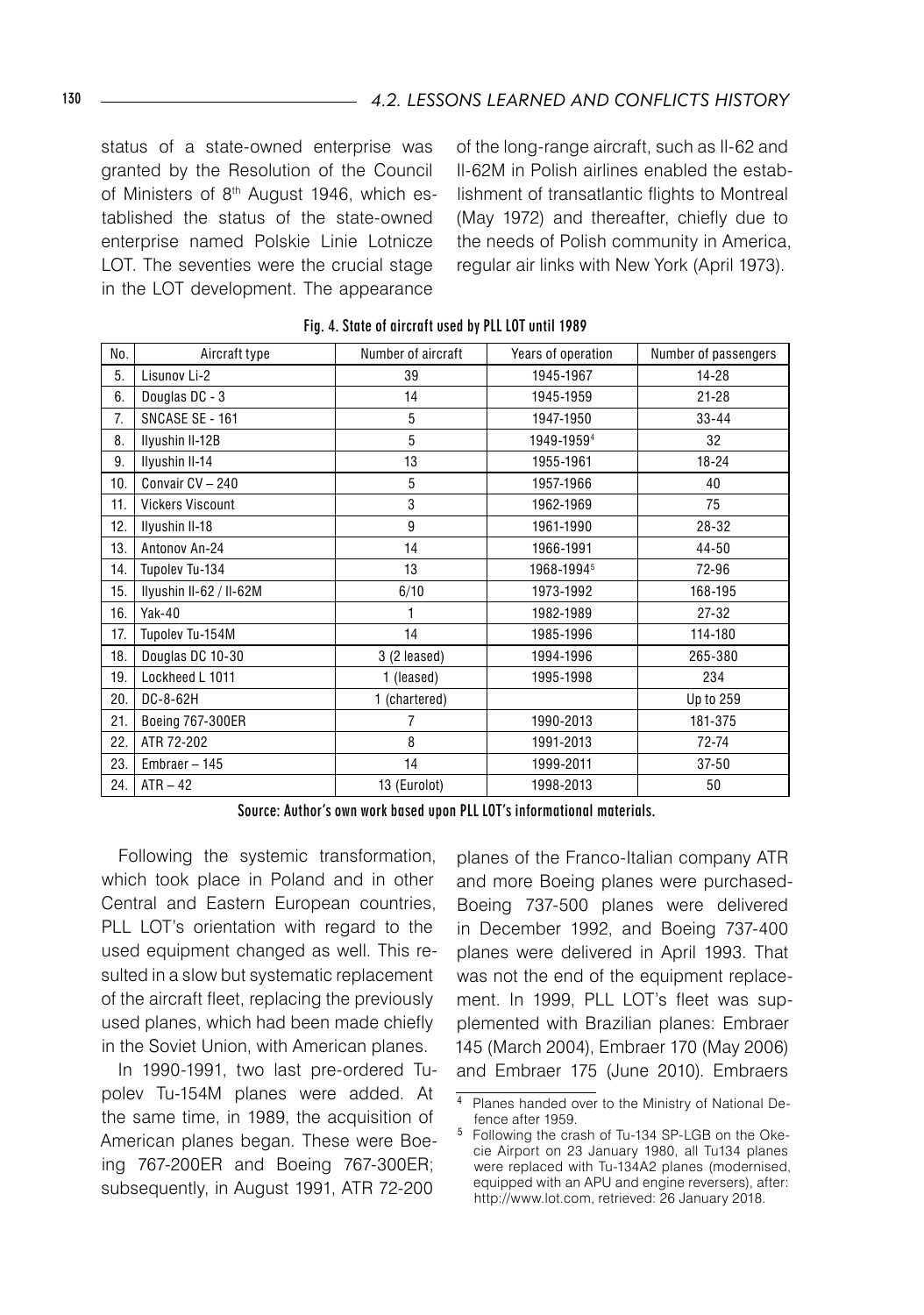also became the foundation of the fleet for transporting the most important people in the country. In 2010, the Ministry of National Defence chartered two Embraer 175 planes from PLL LOT. The contract was renewed in 2013 for four more years, until planes for transporting VIPs were purchased by the Law and Justice government after their victory in the 2015 election $^6$ .

However, the greatest aviation crisis that afflicted the national carrier occurred after 2012. At that time the possibility to sale the airline also was seriously considered. The Prime Minister of the Republic of Poland, Donald Tusk spoke out on the PLL LOT subject in that way: "We aren't going to save LOT at all costs". He also added that "if it turns out that the company can't get out of the problems, it's not going to become a black hole devouring hundreds of millions zloty". The company's activity was not a big issue for LOT's management at the time either, as LOT's governing bodies had already been planning to remove the crane logo from the plane tails in 2010.

In 2012, it was apparent that LOT would not be able to survive on its own. Hence, the information on the intent to sell the national carrier appeared; a strategic investor was also being sought. This begets the fundamental question: why cannot the national carrier be profitable? The first attempts at answering that question were made by Fundacja Republikańska in a report prepared by aviation experts. The report was presented to the public in February 2013, at a session of the parliamentary State Treasury Committee.

The main critical comments contained in the report include gross neglect in the functioning of the owner supervision over PLL LOT. In fact, nothing had been done to ensure the improvement of the company's operations. The first and only decision of the owner authority (Minister of the Treasury) had been to dismiss PLL LOT's president of the board. As was noted in the Report, the State Treasury had no implemented efficient ownership policies, and its only ideas had come down to rushing the privatisation by way of public offer. The State Treasury had not been reacting to the changes on the aviation market and had not consolidated aviation entities like other European aviation companies, e.g. the Lufthansa Group, Air France/KLM and British Airways, had. Mistakes in the ongoing management of the company had been repeated, its president had been replaced multiple times, and mistakes had been repeated with regard to the property management. The company's assets had been disposed of for the purpose of acquiring financial resources for covering the company's current liabilities. The cumulative loss on economic activities for 2008-2011 had amounted to over 1.2 billion PLN. Irrespective of that assessment, LOT SA had all of the organisational conditions to operate efficiently.

In 2012, the company was employing over 2000 people, and its planes operated nearly 100 routes. Since 2015, the Chopin Airport has been operating as a hub for Central and East European countries. PLL LOT's current fleet is presented in the figure 5.

<sup>&</sup>lt;sup>6</sup> On 31 March 2017, the Armaments Inspectorate signed with Boeing Company a contract of purchase of three medium-sized VIP planes for a total net cost of USD 523.6 million (PLN 2.05 billion).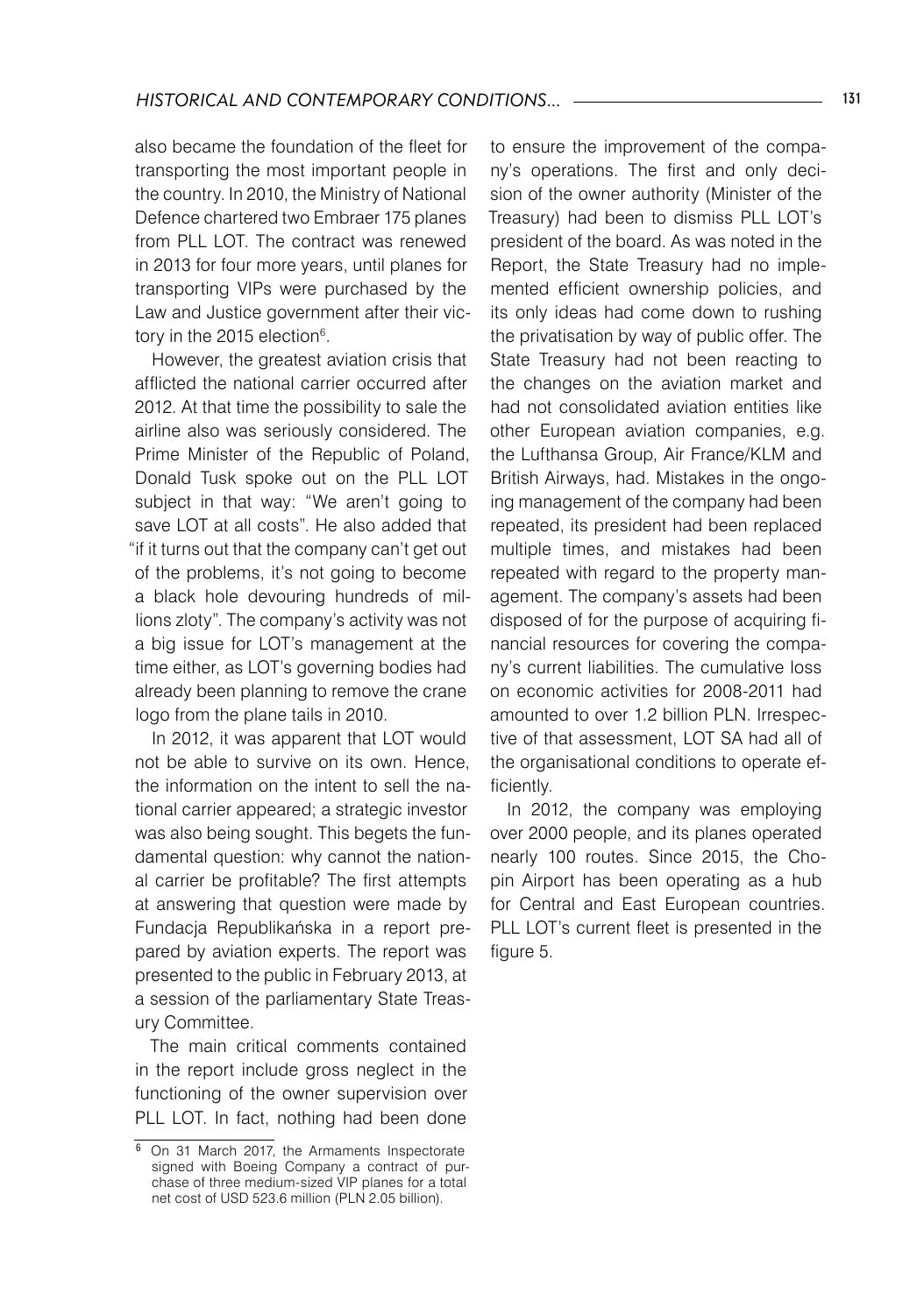| No.   | Aircraft type                 | Number of aircraft                     | Number of passengers |
|-------|-------------------------------|----------------------------------------|----------------------|
| .,    | Boeing 737 (various versions) | 11 (4 ordered)                         | 162/186              |
| 2.    | Boeing 787-8 (Dreamliner)     | 8 (4 ordered)                          | 252/294              |
| 3.    | Bombardier (CRJ-900, Q-400)   | 16                                     | 78/90                |
| 4.    | Embraer (170, 175, 195)       | 24 (6 ordered)                         | 70-112               |
| Total |                               | 59 (14 ordered), optionally another 11 |                      |

Fig. 5. State of aircraft used by PLL LOT7

Source: Author's own work based upon LOT's informational materials.

After the change in approach of the State Treasury toward the national carrier, PLL LOT has seen profit. By the end of 2017, the profit from the company's main activities, i.e. passenger transport, amounted to over 283 million PLN. From January until December 2017, PLL LOT transported nearly 7 million passengers. It is estimated that by 2020, LOT will have reached 10 million passengers, which means doubling the number of passengers transported as compared to 2015, when the company's restructuring began.

#### Summary

Summarising the content of this study, it is worth noting that the assumed criteria for the development of aviation remain virtually unchanged. Presently, the development of transport aviation is determined by factors similar to those from the early 20<sup>th</sup> centurythe early years of its development-including chiefly the operational needs, technological capacities of the industry, economic development level, general political situation and social demand. These criteria are, as mentioned before, immutable and universal, irrespective of the historical period and geographic region in which aviation is developing and conducting aviation operations, transporting passengers and goods. Over the course of the past 100 years of the development of transport aviation, some influence from military operations has been observed, with regard to both World Wars. Therefore, it can be assumed that a certain regularity occurs here, indicating that development of the military potential of aviation in the period preceding a war and in the course of military operations translates into subsequent aviation functioning.

What is more, it is evidenced by the periods of time both World Wars, both in European countries such as France, Germany and the United Kingdom and in the aviation industry of the United States. It is also worth noting that over the course of 100 years of development of air transport, the criteria for its economic efficiency have remained virtually unchanged. This is very clearly observable in the activities of PLL LOT throughout the last three years. Its development and economic successes confirm the research assumptions entirely. The foundation of economic success in both the interwar period and at present lies chiefly in proper owner supervision, which comes down to efficient management of property as well as the investments that suit the company's needs and the customers' requirements, which increase as the society becomes more affluent. The determinants presented have allowed PLL LOT to turn from an aviation company that was on the brink of bankruptcy as recently as on the threshold of the second decade of the

 The average age of PLL LOT's machines is over 8 years; moreover, LOT is the first European airline which had Boeing 787 Dreamliner in its fleet. The newest plane (Boeing 737-8 MAX SP-LVB) was delivered on 20 December 2017. In addition, PLL LOT is the co-owner of two ATR 72-600 planes, two Bombardier CRJ-700 planes and two Bombardier CRJ-900 planes (operating for Nordica), after: informational materials of PLL LOT, https://www.planespotters.net, retrieved: 26 January 2018.